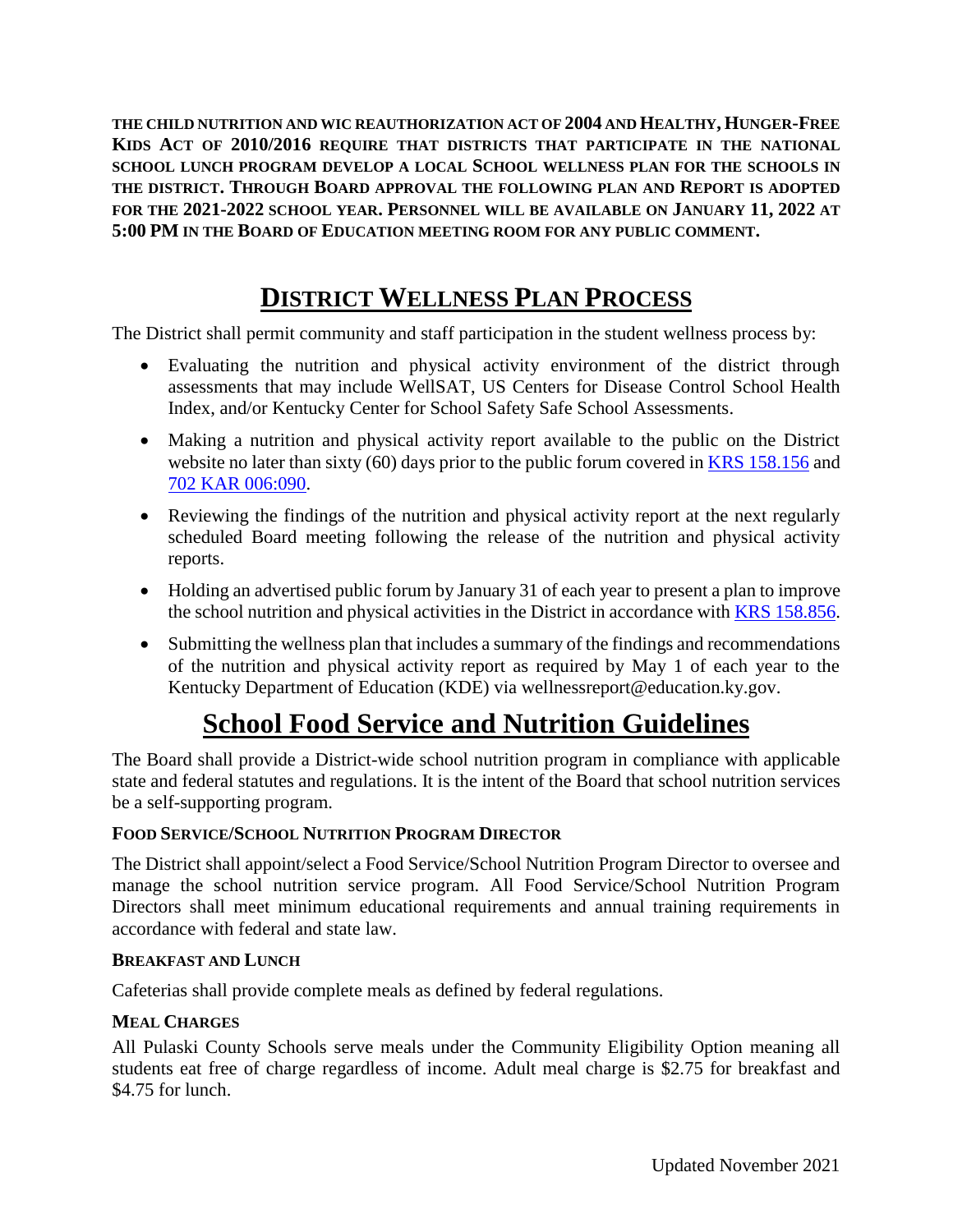### **SPECIAL DIETARY NEEDS**

Students whose dietary needs qualify them for an adaptation under law shall be provided accommodations in keeping with local procedures.

### **STANDARDS FOR ALL FOODS AND BEVERAGES SOLD TO STUDENTS**

Foods and beverages sold or served at school shall be consistent with the state and federal regulations for school meal nutrition standards. Nutrition guidelines for all foods and beverages served or sold on campus shall be maintained by the Superintendent/designee and made available upon request. The Superintendent shall designate an individual or individuals to monitor compliance of beverages and food sold ala carte with state and federal nutrition requirements.

Qualified child nutrition professionals will provide students with access to a variety of affordable, nutritious, and appealing foods that meet the health and nutrition needs of students; will accommodate the religious, ethnic, and cultural diversity of the student body in meal planning; and will provide clean, safe, and pleasant settings and adequate time for students to eat. The nutritional value of foods and beverages available to students is available from food service upon request.

### **FOOD AND BEVERAGE MARKETING**

All marketing on the school campus during the school day shall be of only those foods and beverages that meet the nutrition standards of the Smart Snack in School Nutrition Standards (7 C.F.R 210.11 and [702 KAR 006:090\)](http://policy.ksba.org/documentmanager.aspx?requestarticle=/kar/702/006/090.htm&requesttype=kar).

### **COMPETITIVE FOODS**

The sale of competitive foods and beverages to students during the school day shall be in compliance with current federal and state regulations.

No school may sell competitive foods or beverages, whether from vending machines, school stores or canteens, classrooms, teacher or parent groups, from midnight before until thirty (30) minutes after the last school lunch period of the school day. From thirty (30) minutes after the last lunch period closes until thirty (30) minutes after the school day, food and beverages sold must conform to nutritional standards specified in state and federal regulations.

Fund-raising activities held off of the school campus or not during the school day are not subject to regulatory requirements of [702 KAR 006:090](http://policy.ksba.org/documentmanager.aspx?requestarticle=/kar/702/006/090.htm&requesttype=kar) or federal competitive food limitations. The statute does not prohibit using food and beverage items as rewards for classroom/school-wide behavior or performance.

#### **VENDING MACHINES**

Vending machine use by students shall be in compliance with current federal and state regulations.

At the elementary school and middle school levels during the school day, only school-dayapproved beverages shall be sold in vending machines, e.g. (water, one hundred percent [100%] fruit/vegetable juice, low-fat milk (unflavored), non-fat milk (unflavored or flavored) as permitted by the school meal requirements).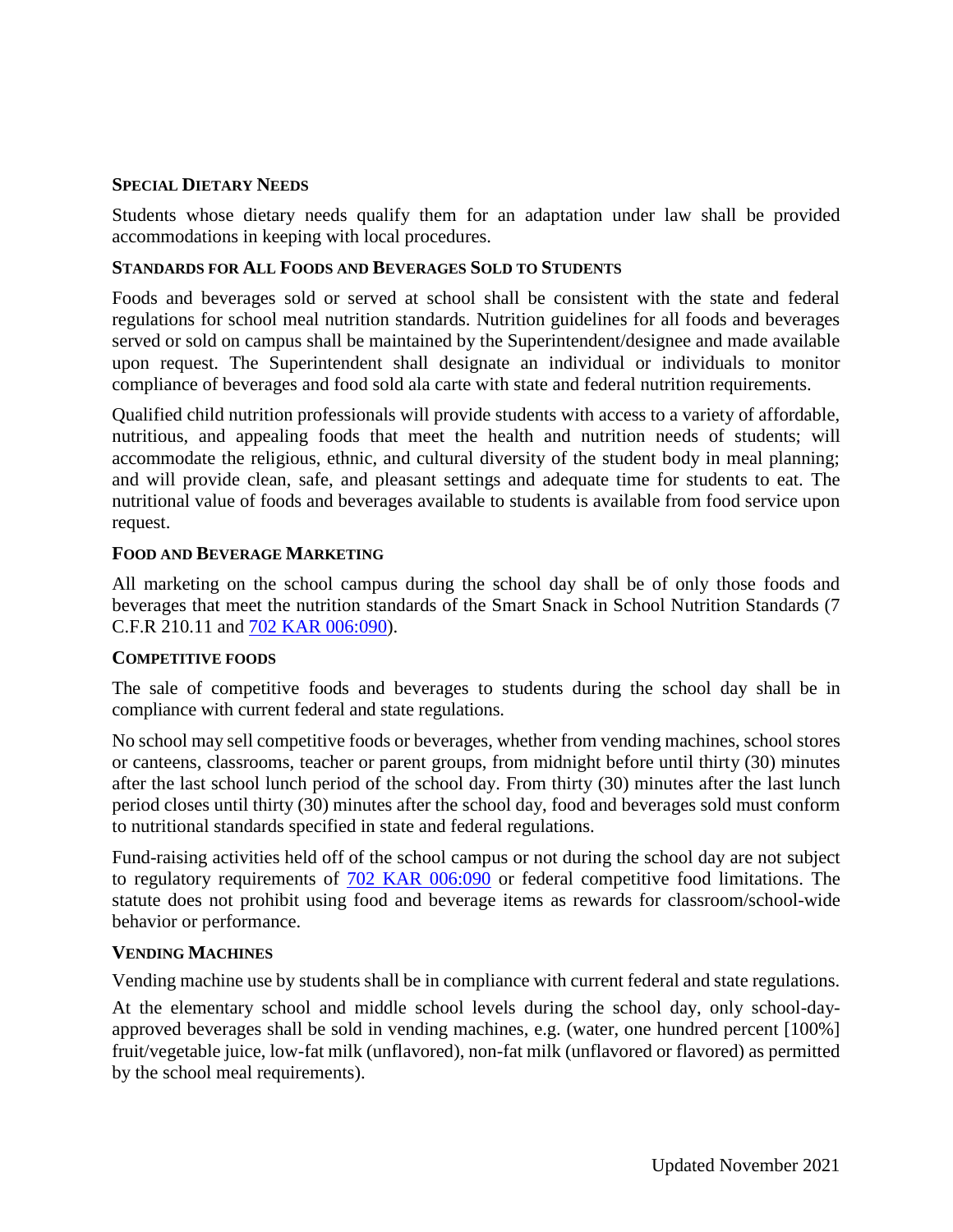For students at the high school level, only school-day-approved beverages may be sold in vending machines during the school day, e.g. (water, one hundred percent [100%] fruit/vegetable juice, low-fat milk (unflavored), non-fat milk (unflavored or flavored) as permitted by the school meal requirements.

In addition to the beverages listed above, other beverages as allowed in 7 C.F.R. Parts 210 and 220 may be available in vending machines at the high school level.

Size of beverages shall not exceed eight (8) ounces for elementary schools, twelve (12) ounces for middle schools and twenty (20) ounces for high schools.

# **Beverage Offerings - All Schools**

Sold as a la carte items on the cafeteria lines during breakfast or lunch or beginning<br>30 minutes after lunch from vending machines, school stores or canteens, beverage<br>items are restricted to the following:

| Milk   | flavored or unflavored, no more than 1% milk fat (that is, skim or 1%).                                   |
|--------|-----------------------------------------------------------------------------------------------------------|
| Water  | flavored or unflavored, no carbonation, no calories                                                       |
| Juice  | 100% fruit or vegetable or a combination of both totaling 100%                                            |
| Other  | any other beverage containing no more than 10 grams of sugar per<br>serving                               |
| Volume | limited to 17 ounces in elementary schools, 20 ounces in middle/high<br>schools; no volume limit on water |

# **Food Offerings - All Schools**

The following standards apply to food items sold as a la carte items on the cafeteria line during breakfast or lunch\* or beginning 30 minutes after lunch from vending machines, school stores or canteens:

| Fat              | Items in which calories from fat shall not exceed 30% except for reduced<br>fat (2%) cheese, nuts, seeds, and nut butters                                                                                                                                                                                        |
|------------------|------------------------------------------------------------------------------------------------------------------------------------------------------------------------------------------------------------------------------------------------------------------------------------------------------------------|
| Saturated<br>Fat | Items in which calories from saturated fat shall not exceed 10%                                                                                                                                                                                                                                                  |
| Sugar            | Items in which calories from sugar shall not exceed 32% by weight and<br>grams of sugar shall not exceed 14 grams                                                                                                                                                                                                |
| Sodium           | Chip, cereal, cracker, and baked good items in which sodium content shall<br>not exceed 300 mg, per serving<br>Pasta, meat and soup items in which sodium content shall not exceed 450<br>mg. per serving<br>Pizza, sandwich and main dish items in which sodium content shall not<br>exceed 600 mg. per serving |

#### **Portion/Pack sizes are restricted to:**

| 1 ounce for  | cookies                                                                                                                                                           |
|--------------|-------------------------------------------------------------------------------------------------------------------------------------------------------------------|
| 2 ounces for | chips, crackers, popcorn, cereal, trail mix, nuts, seeds, jerky, cereal<br>bars, granola bars, pastries, muffins, doughnuts, bagels or other bakery<br>type items |
| 4 ounces for | frozen dessert items, including low fat or fat free ice cream, frozen fruit<br>juice bars, or frozen real fruit items                                             |
| 8 ounces for | non-frozen yogurt                                                                                                                                                 |

In addition, schools may offer, for a la carte sale on the cafeteria lines<br>during breakfast and lunch, any item that is creditable under the breakfast<br>or lunch meal patterns set forth in the federal regulations.

### **EXTENDED SUPPORT**

Pulaski County schools serve a free supper/dinner meal to any student that stays after school for sports, academic, club, or enrichment programs. We also serve as the host site for the summer feeding program in which we partner with a wide variety of community organizations, churches, and community programs to provide meals for children during the summer months.

# **Physical Activity**

Each school council of a school containing grades K-5 or any combination thereof shall develop and implement a wellness policy that includes moderate to vigorous physical activity each day, encourages healthy choices among students, and incorporates an assessment tool to determine each child's level of physical activity on an annual basis consistent with [KRS 160.345](http://policy.ksba.org/DocumentManager.aspx?requestarticle=/KRS/160-00/345.pdf&requesttype=krs) and Board Policy 02.4241.

The Superintendent/designee shall provide assistance in identifying strategies and

options to promote daily moderate to vigorous physical activity for students, which may include those that increase strength and flexibility, speed heart rate and breathing and stress activities such as stretching, walking, running, jumping rope, dancing, and competitive endeavors that involve all students.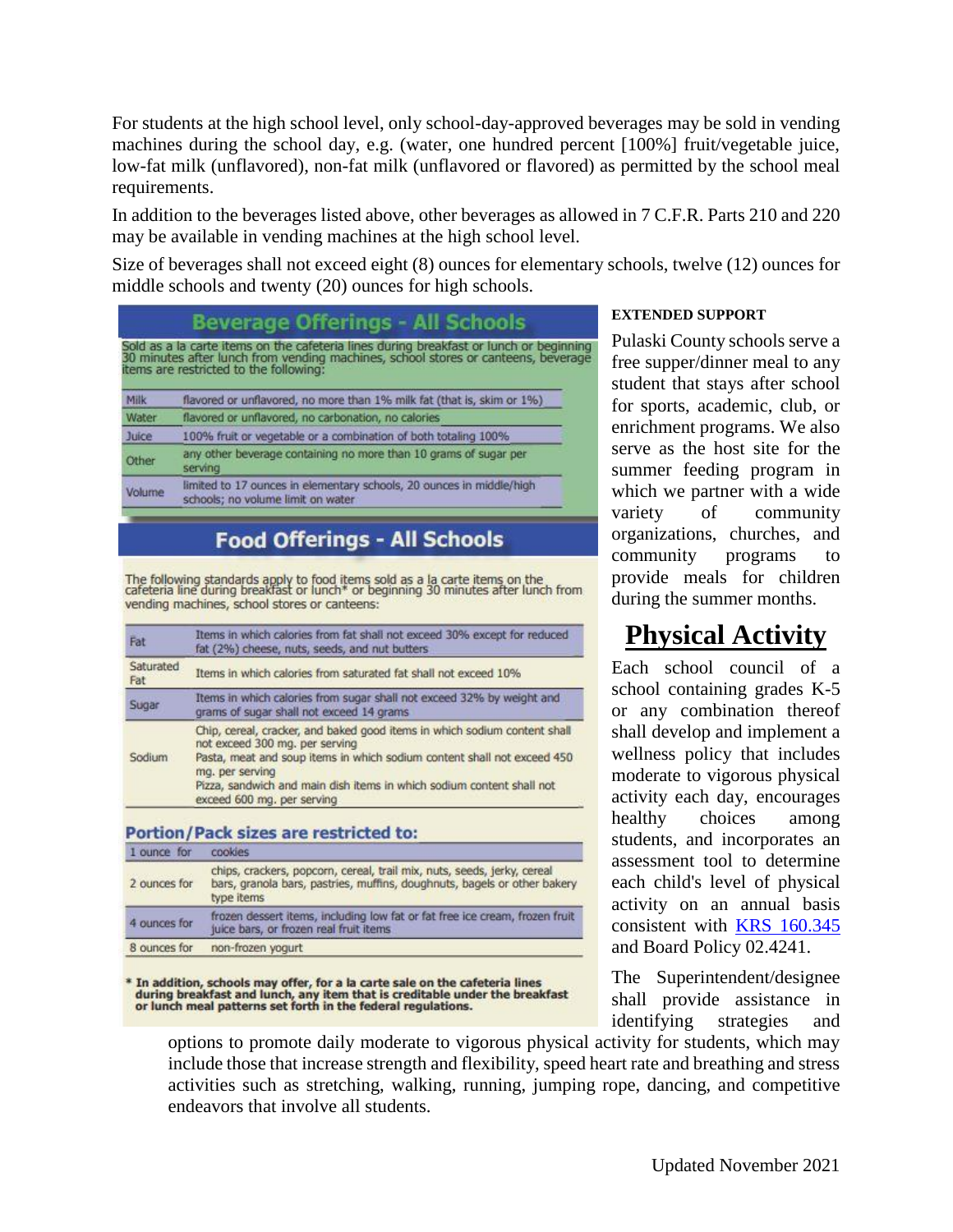All elementary and secondary school pupils shall receive organized physical education instruction as recorded in the Kentucky Academic Standards and in the minimum unit requirements for high school graduation set forth in [704 KAR 003:305.](http://policy.ksba.org/documentmanager.aspx?requestarticle=/kar/704/003/305.htm&requesttype=kar)

# **Findings/Recommendations for School Nutrition and Physical Activity**

The Pulaski County School District is in compliance with applicable local, state and federal statutes and regulations. This report serves as a baseline for establishing goals and improvements for the upcoming school year with progress toward these goals to be determined annually thereafter. All LEAs must assess their wellness policy at least once every three years on the extent to which schools are in compliance with the district policy, the extent to which the local wellness policy compares to model local school wellness policies, and the progress made in attaining the goals of the local wellness policy.

## **FINDINGS, RECOMMENDATIONS, GOALS**

Continue to support the nutrition of students during pandemic.

Strengthening and/or modifying the district wellness policy

Establish tools for the assessment of wellness policies and for the assessment of the nutrition and physical activity environments.

Establish tool(s) to determine each K-5 child's level of physical activity on an annual basis.

Continue to find unique and innovative means to encourage increased student consumption of fruits and vegetables.

# **Additional Information**

# **RECORDKEEPING**

The District and each school in the District shall maintain the following records:

- A copy of the written wellness policy or plan;
- Documentation on how the policy and assessments are made available to the public;
- The most recent assessment of implementation of the policy;
- Documentation of efforts to review and update the policy, including who was involved in the process and how stakeholders were made aware of their ability to participate; and
- Documentation demonstrating compliance with annual public notification requirements and annual reporting to the KDE.

### **DISCRIMINATION COMPLAINTS**

The District does not discriminate on the basis of race, color, national origin, sex, age, or disability in its school nutrition program. Anyone wishing to initiate a complaint concerning discrimination in the delivery of benefits or services in the District's school nutrition program should go to the link below or mail a written complaint to the U.S. Department of Agriculture, Director, Office of Adjudication, 1400 Independence Avenue, S.W., Washington D.C. 20250-9410, or email, [program.intake@usda.gov.](file:///C:/Users/integrityit/AppData/Roaming/Analyzer_Docs/program.intake@usda.gov) [\(http://www.ascr.usda.gov/complaint\\_filing\\_cust.html\)](http://www.ascr.usda.gov/complaint_filing_cust.html)